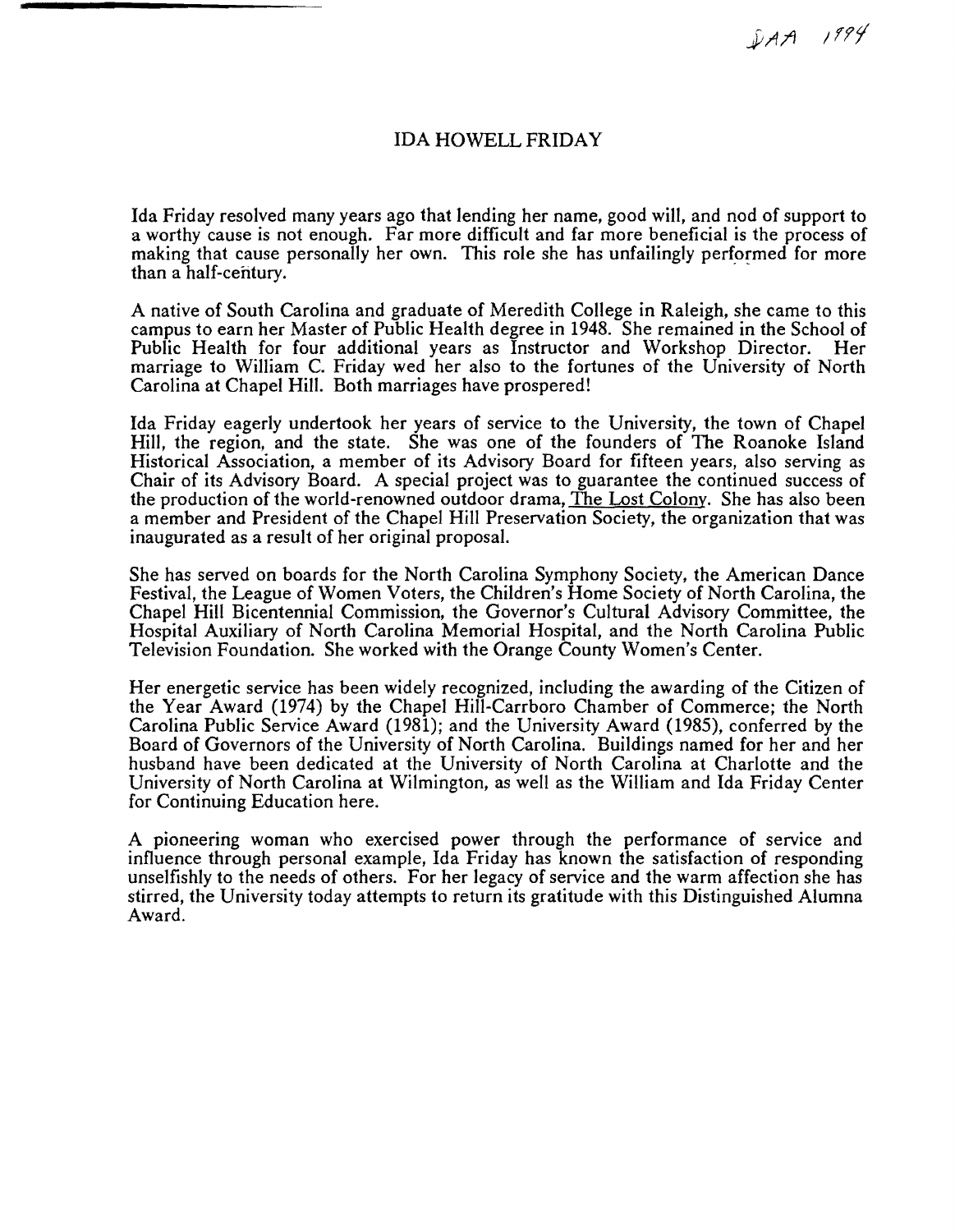$DAA$  1994

## MARTHA NELL ZANT HARDY

The art of the spoken word publicly performed has been at the center of Martha Nell Hardy's unique and distinguished career. Receiving her Master of Arts degree in Dramatic Art from this University in 1951, she returned in 1964 as a Lecturer in what was then the Speech Division of the Department of English. Until her retirement in 1990, she taught courses in solo and group performance of literature to thousands of students. Her special gifts for teaching were acknowledged when she received the Tanner Award for Excellence in Teaching in 1980. She was chosen by the Class of 1982 to be its Commencement Speaker.

More than an academic exercise, her display of the art of oral communication extends to her role as actress as well. This summer she completed her twenty-seventh year performing in Unto These Hills, all but one in the comic lead of the play that is perhaps the most famous of North Carolina's outdoor dramas. Her acting career has included many performances with the PlayMakers Repertory Company, the Charlotte Repertory Theatre, the Tanglewood Barn Theatre in Winston-Salem. and the Theatre in the Square in the Atlanta area, where she was Actress of the Year in 1988-89. Her one-person show Tamsen Donner toured the United States for two years and was performed on regional public television. She performed in one play and produced four others in a project called Window to the World, a television series designed for use in secondary schools. The program has been presented in thirty-two states. She has performed in numerous other television and radio productions. In 1992, the North Carolina Theatre Conference recognized her and her husband Bill with the Marian Smith Award for Lifetime Achievement in the Theatre and last year it named her North Carolina Distinguished Woman of the Year in the Arts.

Besides teacher and actress, Martha Nell Hardy has been an able organizer and administrator. She was founder of the Carolina Regional Theatre, now the North Carolina Theatre, and served as Executive Director for five years and Artistic Director for six more years. The adult and children's touring shows of the Carolina Regional Theatre reached into ninety-seven counties of North Carolina under her guidance. She has produced, directed, and served as consultant for numerous productions throughout the 1970s and 1980s. She was Chair of the Department of Speech Communication from 1983 to 1988.

Her versatile talent, remarkable energy, and devotion to her students and colleagues at this University single out Martha Nell Hardy for this Distinguished Alumna Award.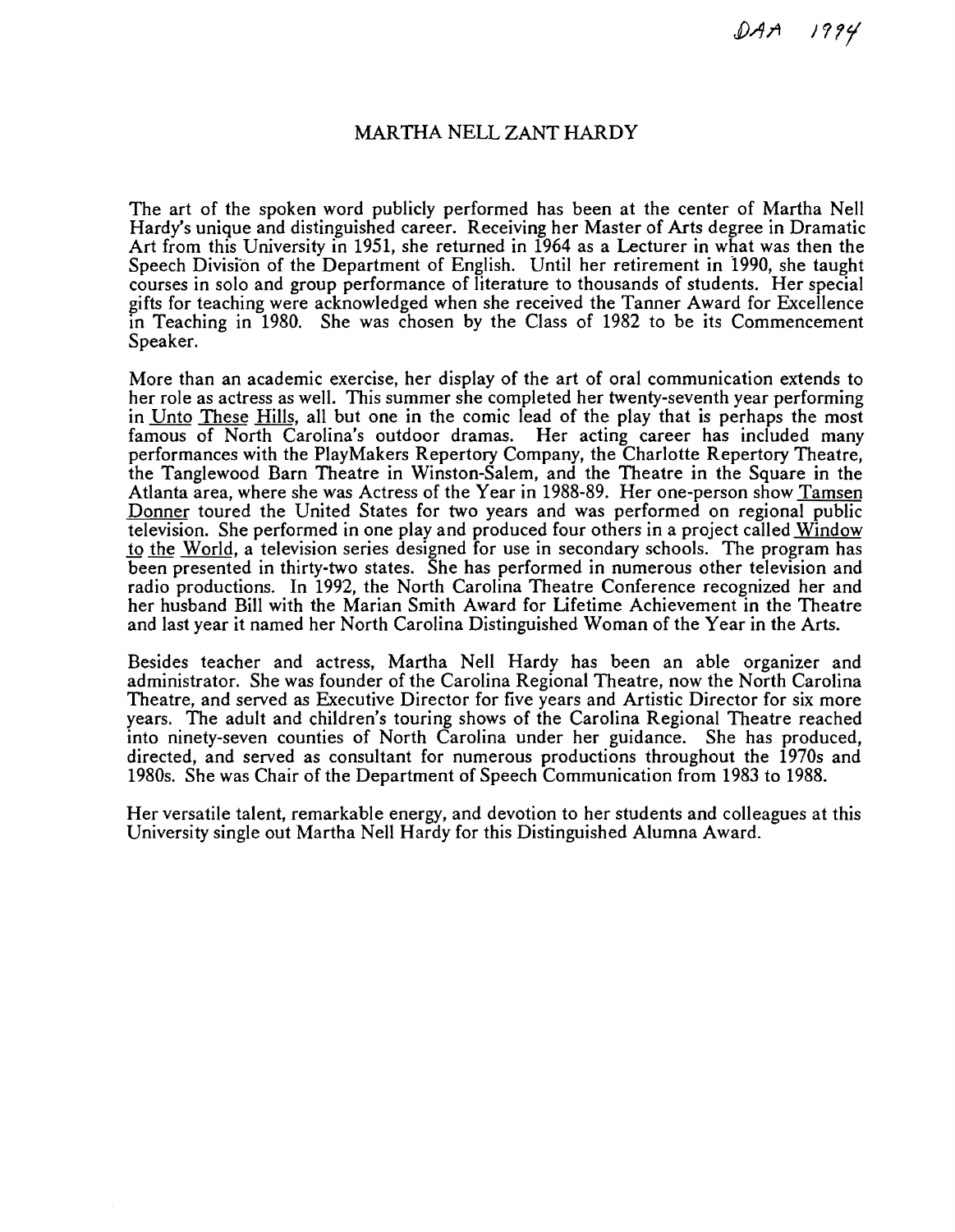## ARTHUR STANLEY LINK

The last of the sixty-nine volumes of The Papers of Woodrow Wilson was published this year under the guidance of Arthur Link, Director and Editor. Of this monumental achievement, the historian Dewey W. Grantham has written, "Indeed, The Papers of Woodrow Wilson may well be the best edited, the most successful, and the most critically acclaimed of all the American documentary series that took shape in the years after World War II." Another historian has added, "No series could have been edited with more care and thoroughness than Link and his colleagues have displayed over the years." Professor Link has also completed five volumes of a projected eight-volume biography of the twentyeighth President -- two of which have been awarded the prestigious Bancroft Prize for the best historical studies in 1956 and 1960. These volumes crown a publications record of some thirty books and more than a hundred articles, most of them on aspects of Wilson's personality and career. In 1989 Professor Link received the first Award for Distinguished Service in Documentary Preservation and Publication from the National Historical Publications and Records Commission.

A native of Virginia, he and his family moved to Mount Pleasant in Cabarrus County when he was six years old. In 1937 he enrolled at the University of North Carolina at Chapel Hill where he would remain as a student until receiving his Ph.D. in history in 1945. As an undergraduate he was a typist at the Campus Y (then YMCA), a nighttime custodian in Swain Hall, a chauffeur for an English professor, and a tutor at fifty cents an hour. He also sang baritone in the Glee Club and became an energetic debater in the Dialectic Society. The future director of his dissertation, Fletcher Green, later remembered observing the young student "since he first attracted my attention in his Sophomore year by his almost photographic memory, his wide reading and general knowledge, his clear-cut and incisive questions and analyses, his ability to select the salient and significant facts, and by his intellectual curiosity." He graduated Phi Beta Kappa and "with highest honors" upon completing his honors essay, "A History of Buildings at the University of North Carolina." As a graduate student he was Research Assistant for the eminent sociologist Rupert Vance, and during these years he began his life-long fascination with the figure of Woodrow Wilson, who would figure prominently in both his thesis and dissertation.

In 1945 Professor Link took a teaching position at Princeton University where he remained for four years before joining the faculty at Northwestern University. He returned to Princeton in 1960 and became Edwards Professor of American History in 1965 and George Henry Davis '86 Professor of American History there in 1976. Upon his retirement from Princeton, he returned to North Carolina and is today Distinguished Adjunct Professor of History at the University of North Carolina at Greensboro, and Lecturer in the History of Medicine at the Bowman Gray School of Medicine, Wake Forest University. He is presently writing a monograph on the first fifty years of American neurology. He received an honorary degree from this University in 1962 and has been recognized with honorary degrees from Bucknell University, Washington and Lee University, Northwestern University, and other institutions. Last spring he was awarded the American Philosophical Society's Jefferson Medal for "distinguished achievement in the humanities, arts, or social sciences."

For his eminent career as one of the handful of most distinguished historians of his generation, the University, having given that career its birth, proudly calls Arthur Stanley Link back today to honor him with this Distinguished Alumnus Award.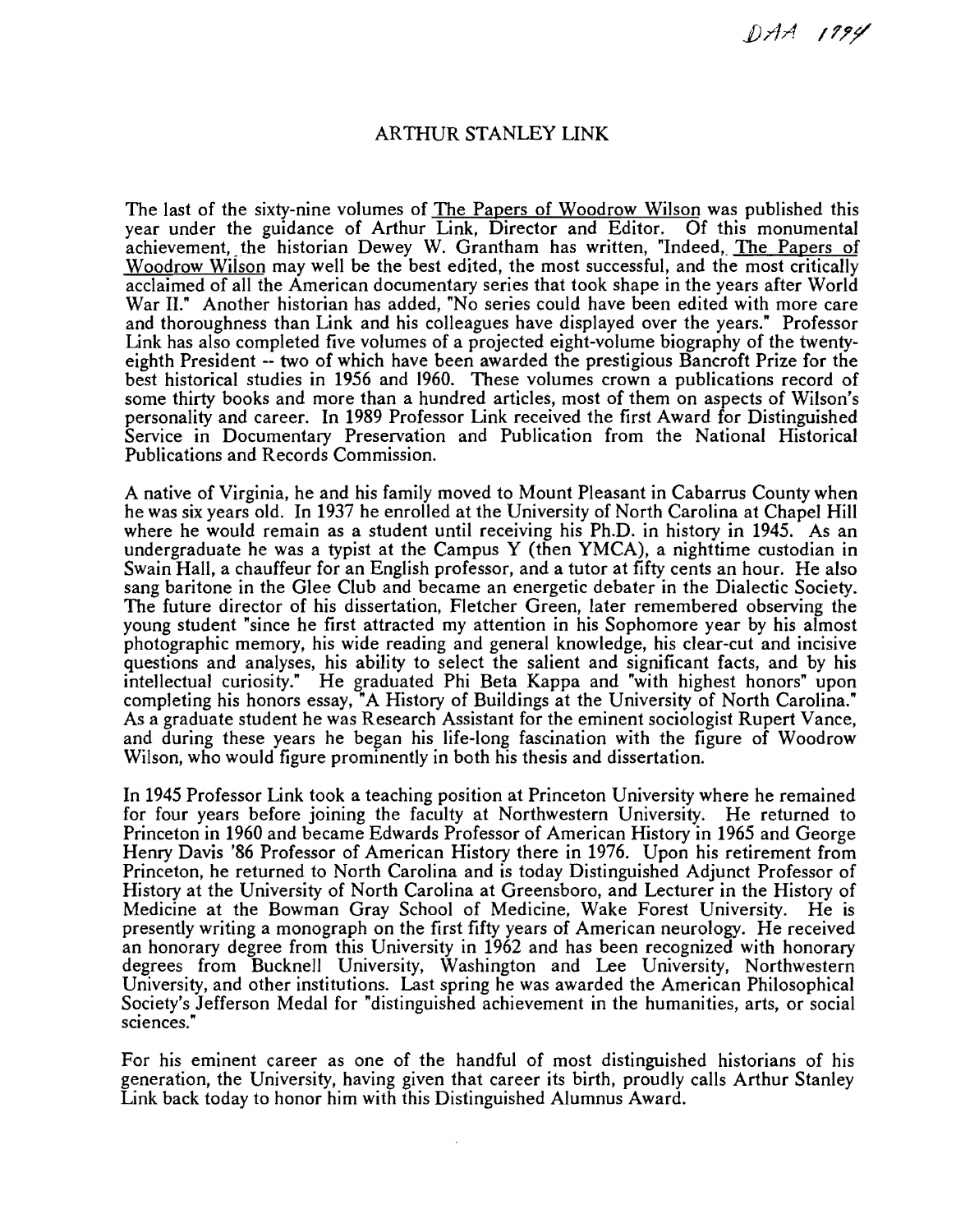$\n *QAA*\n *1994*\n$ 

### MARY POPE OSBORNE

Describing her life as a student at this University, Mary Pope Osborne has written, **"I** went on to study drama at the University of North Carolina at Chapel Hill. In my junior year, I discovered an even greater realm of adventure and changing scenery; the world of mythology and comparative religion. So I became a religion major and learned as much as I could about other cultures." Graduating in 1971 and nurtured with those years of liberal study, she has gone on to write more than twenty-five books for young readers, including novels, mysteries, tall tales, and American biographies. Of her Beauty and the Beast, for example, Newsweek has foreseen it as "destined to become a household classic," while the London Times has said of her first young-adult novel, Run, Run, As Fast As You Can, "The style is crisp with not a wasted word, and the characters are so vivid they leap out of the paper like pop-ups, all clearly defined individuals. . ., a truly remarkable first novel." Other works for young readers have been honored by awards such as School Library Journal Best Book of the Year (1991), Parents Magazine Best Book of the Year (1991), a Book-of-the-Month Club selection (1988), and selection three times for the American Bookseller Pick of the List.

The range of Mary Pope Osborne's writing is surely heightened by her extensive travels throughout Asia following her graduation from this campus. Later she worked as a window dresser, medical assistant, Russian travel consultant, teacher of acting classes in a nursing home, bartender, and assistant editor of a children's magazine.

Her play, The Family Animal, was performed last year by the Circle Repertory Theater in New York City. Today, as President of The Authors Guild, she helps to guide over 6000 published authors in their rights to freedom of expression and to fair contracts and equitable tax laws.

Of her work as a writer, she has said, "I think you're having too much fun here. Time to get serious and get a real job." For a job truly honorable, performed with originality, versatility, and artistry, the University calls Mary Pope Osborne back in mid-career to confer this Distinguished Alumna Award.